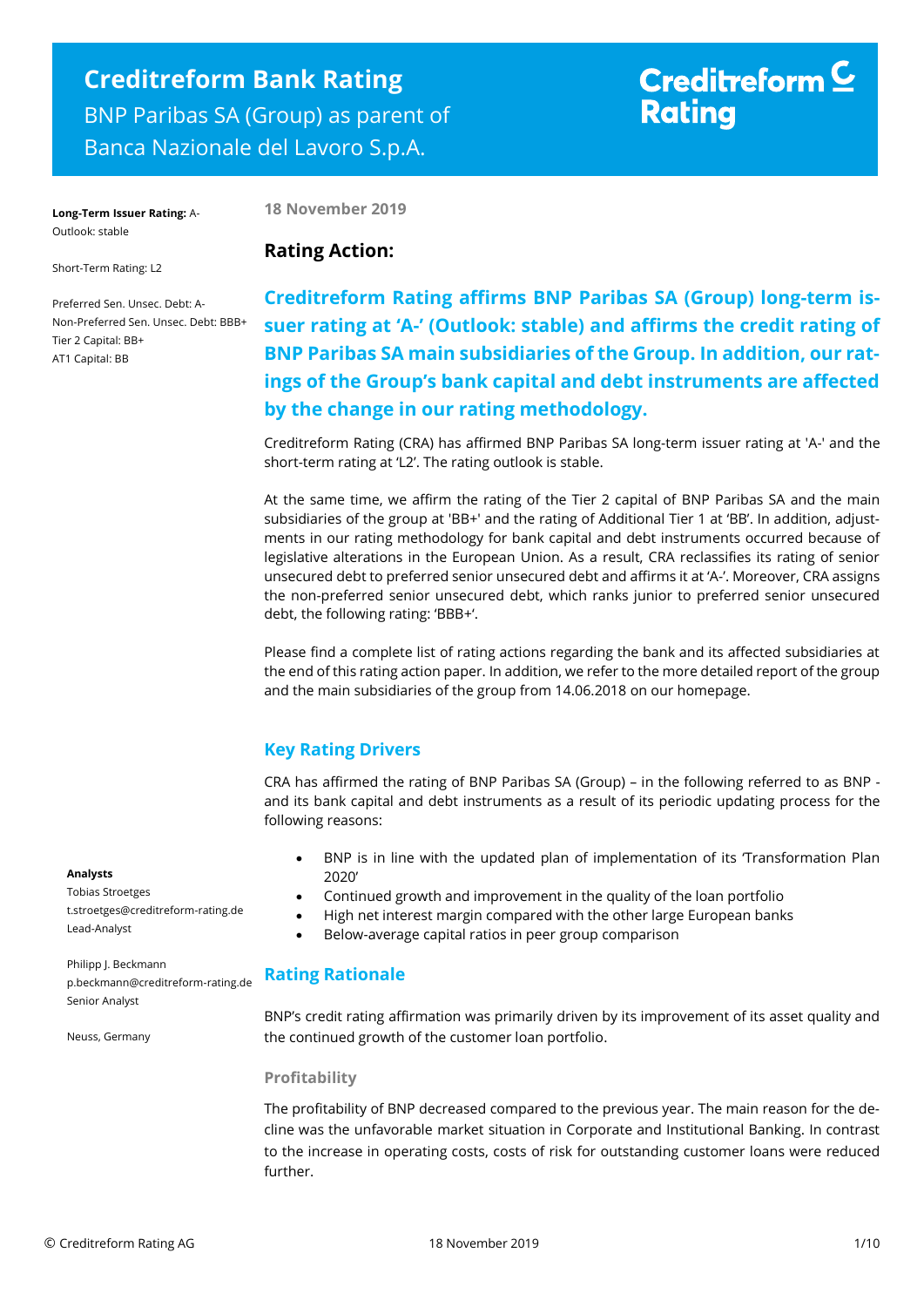# Creditreform  $C$ **Rating**

As a result of the lower net profit, the Group's cost income ratios are below average in the peer group comparison. The net interest margin is comfortable for a major European bank. The digital transformation plan will reduce personnel and branch costs in the next years.

## **Asset Situation and Asset Quality**

BNP's non-performing loan exposure reduced considerably year-over-year. At the same time, the credit volume has increased in recent years. The improved asset quality is also reflected in the improved asset ratios. The peer group comparison demonstrates that the non-performing loan exposure remains slightly above average. The relatively constant ratio of Risk-weighted assets / Assets and the lower risk costs show that asset quality has improved in general.

We consider BNP's ongoing reduction of its non-performing loan exposure as positive.

## **Refinancing and Capital Quality**

BNP's capital ratios have improved slightly over the previous year, but are still below the peer group average. Nevertheless, the CET 1 ratio is still close to the 12% target mark with 11.8%. The results of the 2018 EBA stress test exercise also show that a weakening of the economy has no significant negative impact on the capital quality.

## **Liquidity**

In our opinion, the overall liquidity situation of BNP is sufficient.

## **Outlook**

We consider the outlook of BNP's long-term issuer rating and its bank capital and debt instruments as stable. This reflects our view that BNP is likely to keep its capital ratios at the same level in the upcoming years while still having to manage its high stock of non-performing exposures. We will observe whether BNP is able to meet its targets according to its 'Transformation Plan 2020'.

## **Scenario Analysis**

In a scenario analysis, BNP's rating developed slightly better in the "best case" scenario and significant worse in the "worst case" scenario. The ratings of bank capital and senior unsecured debt would behave similarly based on our rating mechanism. These ratings are especially sensitive to changes in total equity and to the bank capital and debt structure in general.

We could upgrade BNP's long-term issuer credit rating and its bank capital and debt instruments if we see BNP outperforming its 'Transformation Plan 2020'. In addition, a continuous improvement of the bank's capital ratios and a higher profitability might lead to an upgrade.

By contrast, a downgrade of BNP's long-term issuer credit rating and its bank capital and debt instruments is likely if we see that BNP is not able to reach its targets according to its 'Transformation Plan 2020'. A negative net income and lower capital ratios would also result in a downgrade of the BNP long-term issuer rating and its bank capital and debt instruments.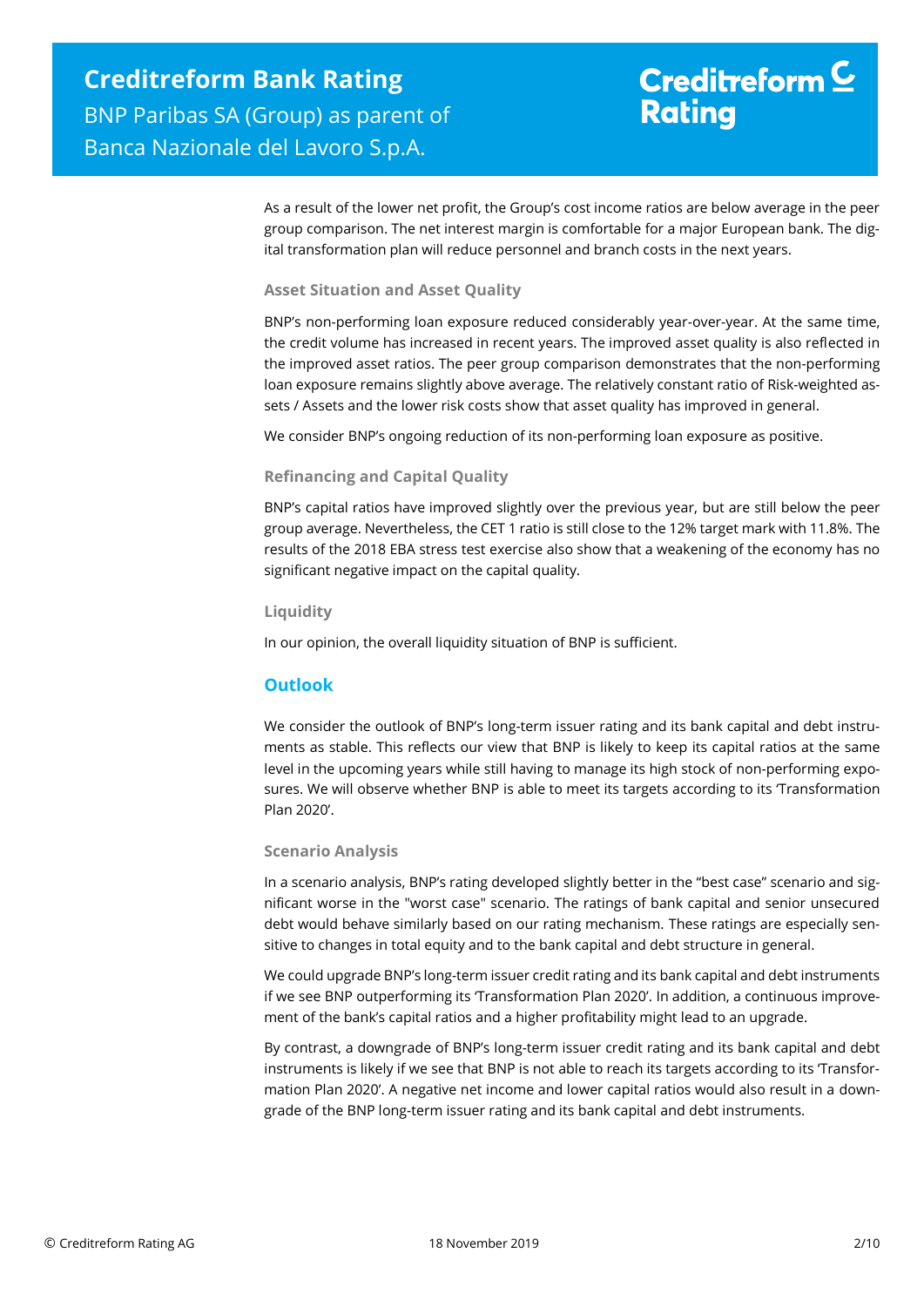## **CRA's rating actions at a glance**

BNP Paribas SA:

- Long-Term Issuer Rating affirmed at 'A-', stable outlook
- Short-term rating affirmed at 'L2'
- Senior unsecured debt reclassified to preferred senior unsecured debt and affirmed at 'A-'
- Non-preferred senior unsecured debt rated at 'BBB+'
- Tier 2 capital affirmed at 'BB+'
- AT1 capital affirmed at 'BB'

Banca Nazionale del Lavoro S.P.A.:

- Long-Term Issuer Rating affirmed at 'A-', stable outlook
- Short-term rating affirmed at 'L2'
- Senior unsecured debt reclassified to preferred senior unsecured debt and affirmed at 'A-'
- Non-preferred senior unsecured debt rated at 'BBB+'
- Tier 2 capital affirmed at 'BB+'
- AT1 capital affirmed at 'BB'

BNP Paribas Fortis:

- Long-Term Issuer Rating affirmed at 'A-', stable outlook
- Short-term rating affirmed at 'L2'
- Senior unsecured debt reclassified to preferred senior unsecured debt and affirmed at 'A-'
- Non-preferred senior unsecured debt rated at 'BBB+'
- Tier 2 capital affirmed at 'BB+'
- AT1 capital affirmed at 'BB'

BNP Paribas Home Loan SFH:

- Long-Term Issuer Rating affirmed at 'A-', stable outlook
- Short-term rating affirmed at 'L2'
- Senior unsecured debt reclassified to preferred senior unsecured debt and affirmed at 'A-'
- Non-preferred senior unsecured debt rated at 'BBB+'
- Tier 2 capital affirmed at 'BB+'
- AT1 capital affirmed at 'BB'

BNP Paribas Public Sector:

- Long-Term Issuer Rating affirmed at 'A-', stable outlook
- Short-term rating affirmed at 'L2'
- Senior unsecured debt reclassified to preferred senior unsecured debt and affirmed at 'A-'
- Non-preferred senior unsecured debt rated at 'BBB+'
- Tier 2 capital affirmed at 'BB+'
- AT1 capital affirmed at 'BB'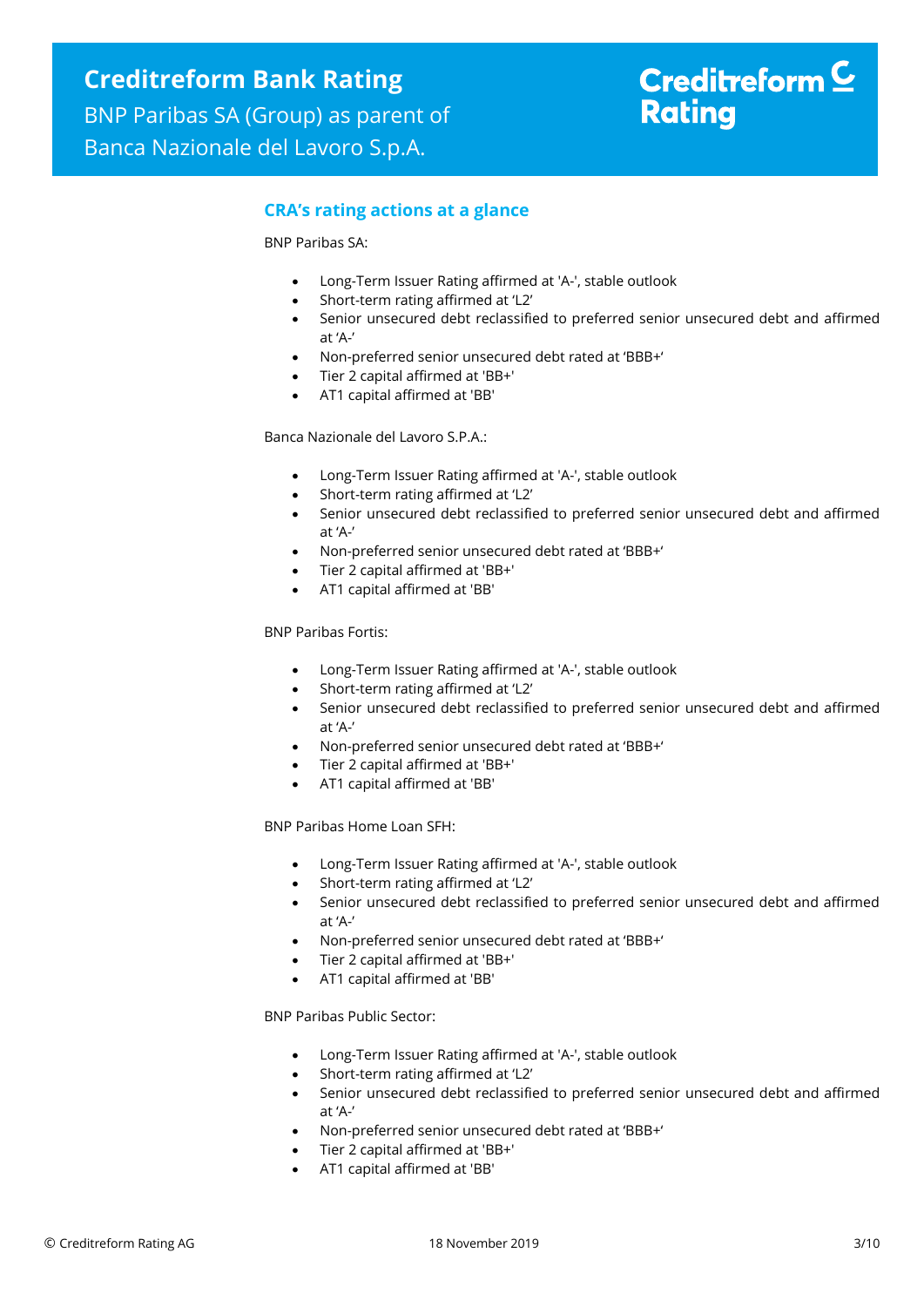## **Ratings Detail**

## **Bank ratings**

The bank ratings are dependent on a host of quantitative and qualitative factors. An improvement in either sub-category may result in a higher rating score.

LT Issuer / Outlook / Short-Term **A- / stable / L2**

## **Bank Capital and Debt Instruments Ratings**

The ratings for bank capital and debt instruments are inter alia dependent on subordination and relative size of the instrument class, based on the long-term issuer rating of the bank.

| Preferred senior unsecured debt (PSU):     | Д.          |
|--------------------------------------------|-------------|
| Non-preferred senior unsecured debt (NPS): | <b>BBB+</b> |
| Tier 2 (T2):                               | <b>BB+</b>  |
| Additional Tier 1 (AT1):                   | ВR          |

## **Ratings Detail and History**

Please consult our websit[e www.creditreform-rating.de](http://www.creditreform-rating.de/) for additional information regarding the dates of publication.

Figure 1: Ratings Detail and History

| <b>Bank Issuer Rating</b>                | <b>Rating Date</b> | <b>Result</b>        |
|------------------------------------------|--------------------|----------------------|
| Initialrating                            | 14.06.2018         | A- / stabil / L2     |
| Monitoring                               | 18.11.2019         | A- / stabil / L2     |
| <b>Bank Capital and Debt Instruments</b> | <b>Rating Date</b> | <b>Result</b>        |
| Senior Unsecured / T2 / AT1 (Initial)    | 14.06.2018         | A- / BB+ / BB        |
| <b>PSU / NPS / T2 / AT1</b>              | 18.11.2019         | A- / BBB+ / BB+ / BB |
| <b>Subsidiaries of the Bank</b>          | <b>Rating Date</b> | <b>Result</b>        |
| Banca Nazionale del Lavoro S.P.A.        |                    |                      |
| Initialrating                            | 25.09.2018         | A- / stabil / L2     |
| Monitoring                               | 18.11.2019         | A- / stabil / L2     |
| <b>Bank Capital and Debt Instruments</b> | <b>Rating Date</b> | <b>Result</b>        |
| Senior Unsecured / T2 / AT1 (Initial)    | 25.09.2018         | A- / BB+ / BB        |
| <b>PSU / NPS / T2 / AT1</b>              | 18.11.2019         | A- / BBB+ / BB+ / BB |
| <b>BNP Paribas Fortis</b>                |                    |                      |
| Initialrating                            | 25.09.2018         | A- / stabil / L2     |
| Monitoring                               | 18.11.2019         | A- / stabil / L2     |
| <b>Bank Capital and Debt Instruments</b> | <b>Rating Date</b> | <b>Result</b>        |
| Senior Unsecured / T2 / AT1 (Initial)    | 25.09.2018         | A- / BB+ / BB        |
| <b>PSU / NPS / T2 / AT1</b>              | 18.11.2019         | A- / BBB+ / BB+ / BB |
| <b>BNP Paribas Home Loan SEH</b>         |                    |                      |
|                                          |                    |                      |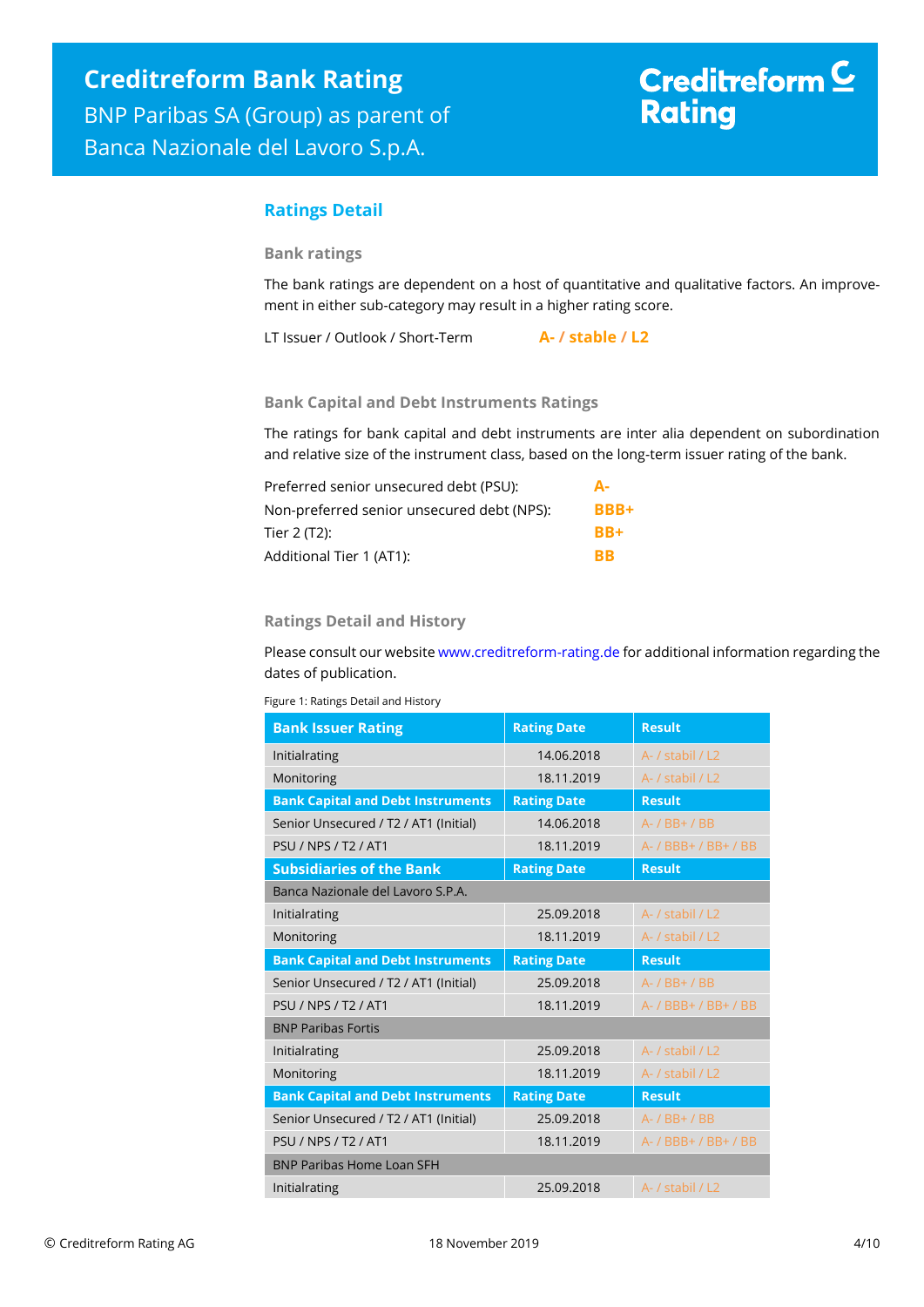## **Creditreform Bank Rating** BNP Paribas SA (Group) as parent of Banca Nazionale del Lavoro S.p.A.

# Creditreform <sup>C</sup><br>Rating

| Monitoring                               | 18.11.2019         | A- / stabil / L2     |
|------------------------------------------|--------------------|----------------------|
| <b>Bank Capital and Debt Instruments</b> | <b>Rating Date</b> | <b>Result</b>        |
| Senior Unsecured / T2 / AT1 (Initial)    | 25.09.2018         | $A - / BB + / BB$    |
| <b>PSU / NPS / T2 / AT1</b>              | 18.11.2019         | A- / BBB+ / BB+ / BB |
| <b>BNP Paribas Public Sector</b>         |                    |                      |
| Initialrating                            | 25.09.2018         | A- / stabil / L2     |
| Monitoring                               | 18.11.2019         | A- / stabil / L2     |
| <b>Bank Capital and Debt Instruments</b> | <b>Rating Date</b> | <b>Result</b>        |
| Senior Unsecured / T2 / AT1 (Initial)    | 25.09.2018         | A- / BB+ / BB        |
| <b>PSU / NPS / T2 / AT1</b>              | 18.11.2019         | A- / BBB+ / BB+ / BB |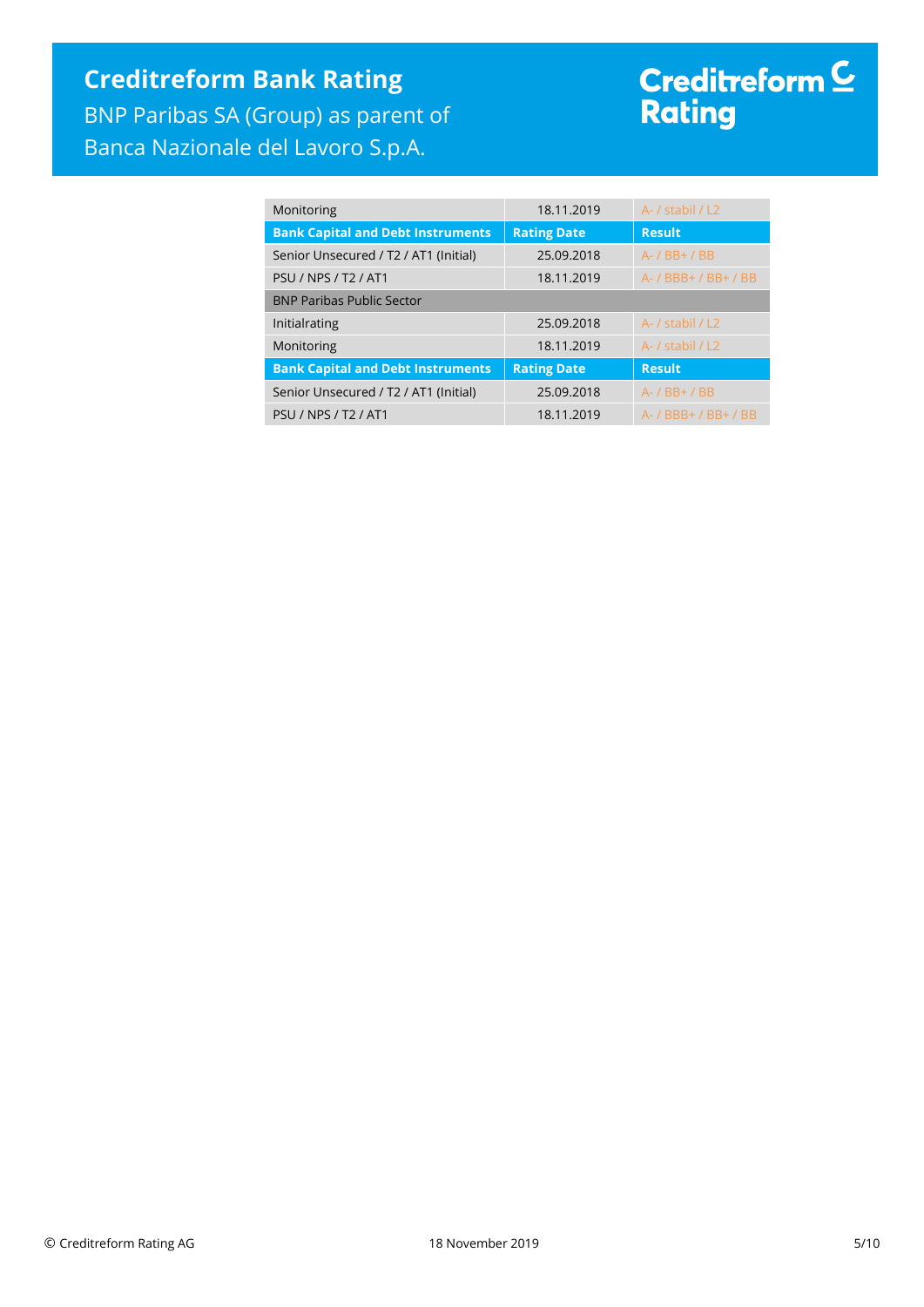# Creditreform <mark>C</mark><br>Rating

## **Appendix**

Figure 2: Group income statement | Source: eValueRate / CRA

| <b>Income Statement</b>                                      | 2015                     | %                        | 2016       | %        | 2017       | %       | 2018       |
|--------------------------------------------------------------|--------------------------|--------------------------|------------|----------|------------|---------|------------|
| Income (€000)                                                |                          |                          |            |          |            |         |            |
| Net Interest Income                                          | 22.553.000               | $-0,8$                   | 22.376.000 | $-5,3$   | 21.191.000 | $-0,6$  | 21.062.000 |
| Net Fee & Commission Income                                  | 7.615.000                | $-5,4$                   | 7.202.000  | $+30,9$  | 9.430.000  | $-2,4$  | 9.207.000  |
| Net Insurance Income                                         | 3.749.000                | $+0,4$                   | 3.763.000  | $+1,3$   | 3.813.000  | $+6,6$  | 4.064.000  |
| Net Trading Income                                           | 7.539.000                | $+3,3$                   | 7.789.000  | $-8,7$   | 7.112.000  | $-14,0$ | 6.118.000  |
| <b>Equity Accounted Results</b>                              | 589,000                  | $+7,5$                   | 633.000    | $+12,6$  | 713.000    | $-11,9$ | 628.000    |
| Dividends from Equity Instruments                            |                          |                          | 611.000    |          |            |         |            |
| Other Income                                                 | 1.385.000                | $+6,6$                   | 1.476.000  | $> +100$ | 11.697.000 | $+5,4$  | 12,324,000 |
| <b>Operating Income</b>                                      | 43.430.000               | $+1,0$                   | 43.850.000 | $+23,0$  | 53.956.000 | $-1,0$  | 53.403.000 |
| Expenses (€000)                                              |                          |                          |            |          |            |         |            |
| Depreciation and Amortisation                                | 1.661.000                | $+3,1$                   | 1,713,000  | $+0.4$   | 1,719,000  | $-2.5$  | 1,676,000  |
| Personnel Expense                                            | 16.061.000               | $+2,1$                   | 16.402.000 | $+0,6$   | 16.496.000 | $+0,7$  | 16.617.000 |
| Tech & Communications Expense                                |                          |                          |            |          |            |         |            |
| Marketing and Promotion Expense                              |                          | $\overline{\phantom{a}}$ |            |          |            |         |            |
| <b>Other Provisions</b>                                      |                          | $\overline{a}$           |            |          |            |         |            |
| Other Expense                                                | 11.539.000               | $-2,3$                   | 11.279.000 | $+93,4$  | 21.811.000 | $+3,4$  | 22.549.000 |
| <b>Operating Expense</b>                                     | 29.261.000               | $+0.5$                   | 29.394.000 | $+36.2$  | 40.026.000 | $+2.0$  | 40.842.000 |
| Operating Profit & Impairment (€000)                         |                          |                          |            |          |            |         |            |
| <b>Pre-impairment Operating Profit</b>                       | 14.169.000               | $+2,0$                   | 14.456.000 | $-3,6$   | 13.930.000 | $-9,8$  | 12.561.000 |
| Asset Writedowns                                             | 3.790.000                | $-14,4$                  | 3.246.000  | $-4,3$   | 3.108.000  | $-12,8$ | 2.711.000  |
| Net Income (€000)                                            |                          |                          |            |          |            |         |            |
| Non-Recurring Income                                         | $\overline{\phantom{a}}$ | $\overline{\phantom{a}}$ |            | ÷        | 488.000    | $-26,6$ | 358.000    |
| Non-Recurring Expense                                        |                          |                          |            |          |            |         |            |
| <b>Pre-tax Profit</b>                                        | 10.379.000               | $+8,0$                   | 11.210.000 | $+0,9$   | 11.310.000 | $-9,7$  | 10.208.000 |
| Income Tax Expense                                           | 3.335.000                | $-7,2$                   | 3.095.000  | $+0.3$   | 3.103.000  | $-29,0$ | 2.203.000  |
| <b>Discontinued Operations</b>                               |                          | ÷,                       |            |          |            |         |            |
| Net Profit (€000)                                            | 7.044.000                | $+15,2$                  | 8.115.000  | $+1,1$   | 8.207.000  | $-2,5$  | 8.005.000  |
| Attributable to minority interest (non-controlling interest) | 350,000                  | $+18,0$                  | 413.000    | $+8,5$   | 448,000    | $+6,9$  | 479,000    |
| Attributable to owners of the parent                         | 6.694.000                | $+15,1$                  | 7.702.000  | $+0.7$   | 7.759.000  | $-3,0$  | 7.526.000  |

## Figure 3: Group key earnings figures | Source: eValueRate / CRA

| Income Ratios (%)                                     | 2015  | %       | 2016  | %       | 2017  | $96^{\circ}$ | 2018  |
|-------------------------------------------------------|-------|---------|-------|---------|-------|--------------|-------|
| Cost Income Ratio (CIR)                               | 67,38 | $-0,34$ | 67,03 | $+7,15$ | 74,18 | $+2,30$      | 76,48 |
| Cost Income Ratio ex. Trading (CIRex)                 | 81,53 | $-0.02$ | 81,51 | $+3,93$ | 85.44 | $+0,93$      | 86,37 |
| Return on Assets (ROA)                                | 0,35  | $+0,04$ | 0,39  | $+0,03$ | 0,42  | $-0,03$      | 0,39  |
| Return on Equity (ROE)                                | 7,04  | $+0,67$ | 7,71  | $+0.14$ | 7,85  | $-0,28$      | 7,57  |
| Return on Assets before Taxes (ROAbT)                 | 0,52  | $+0,02$ | 0,54  | $+0,04$ | 0,58  | $-0,08$      | 0,50  |
| Return on Equity before Taxes (ROEbT)                 | 10,37 | $+0,28$ | 10,65 | $+0,16$ | 10,82 | $-1,16$      | 9,66  |
| Return on Risk-Weighted Assets (RORWA)                | 1,11  | $+0,15$ | 1,27  | $+0,03$ | 1,29  | $-0,06$      | 1,24  |
| Return on Risk-Weighted Assets before Taxes (RORWAbT) | 1,64  | $+0,11$ | 1.75  | $+0.03$ | 1.78  | $-0,20$      | 1,58  |
| Net Interest Margin (NIM)                             | 1,64  | $-0,06$ | 1,58  | $+0,21$ | 1,79  | $-0,15$      | 1,64  |
| Pre-Impairment Operating Profit / Assets              | 0,71  | $-0,01$ | 0,70  | $+0,04$ | 0,74  | $-0,11$      | 0,63  |
| Cost of Funds (COF)                                   | 1,17  | $-0,06$ | 1,11  | $-0,31$ | 0,80  | $+0,10$      | 0,91  |
| Change in % Points                                    |       |         |       |         |       |              |       |

Figure 4: Development of assets | Source: eValueRate / CRA

| Assets (€000)                         | 2015          | .96     | 2016          | %        | 2017          | %       | 2018          |
|---------------------------------------|---------------|---------|---------------|----------|---------------|---------|---------------|
| Cash and Balances with Central Banks  | 134.547.000   | $+19,2$ | 160,400,000   | $+11,2$  | 178.433.000   | $+3,7$  | 185.119.000   |
| Net Loans to Banks                    | 43.427.000    | $+9,2$  | 47.411.000    | $-57,1$  | 20.356.000    | $-3,9$  | 19,556,000    |
| Net Loans to Customers                | 682.497.000   | $+4,4$  | 712.233.000   | $+3,1$   | 734.200.000   | $+4,8$  | 769.784.000   |
| <b>Total Securities</b>               | 615.049.000   | $+3,6$  | 637.224.000   | $-59,8$  | 256.024.000   | $-1,2$  | 253.016.000   |
| <b>Total Derivative Assets</b>        | 359.242.000   | $-2,3$  | 350,959,000   | $-29,7$  | 246.681.000   | $-0,5$  | 245.492.000   |
| <b>Other Financial Assets</b>         |               | ٠       | ٠             |          | 141.924.000   | $+26,7$ | 179.803.000   |
| <b>Financial Assets</b>               | 1.834.762.000 | $+4,0$  | 1.908.227.000 | $-17,3$  | 1.577.618.000 | $+4,8$  | 1.652.770.000 |
| <b>Equity Accounted Investments</b>   | 6.896.000     | $+0,2$  | 6.910.000     | $-10,0$  | 6.221.000     | $-7,2$  | 5.772.000     |
| Other Investments                     | 1.639.000     | $+16.6$ | 1.911.000     |          |               |         |               |
| <b>Insurance Assets</b>               | 2.909.000     | $-1,5$  | 2.866,000     | $> +100$ | 227.712.000   | $+2,0$  | 232.308.000   |
| Non-current Assets & Discontinued Ops | ٠             | ٠       | ٠             |          |               |         | 498,000       |
| Tangible and Intangible Assets        | 35.013.000    | $+2,8$  | 35.978.000    | $+5,3$   | 37,898,000    | $+2,7$  | 38.922.000    |
| Tax Assets                            | 7.865.000     | $+1,3$  | 7.966.000     | $-7,5$   | 7.368.000     | $-2,0$  | 7.220.000     |
|                                       |               |         |               |          |               |         |               |
| <b>Total Other Assets</b>             | 105.109.000   | $+7,6$  | 113,101,000   | $-17,8$  | 92.961.000    | $+11,2$ | 103.346.000   |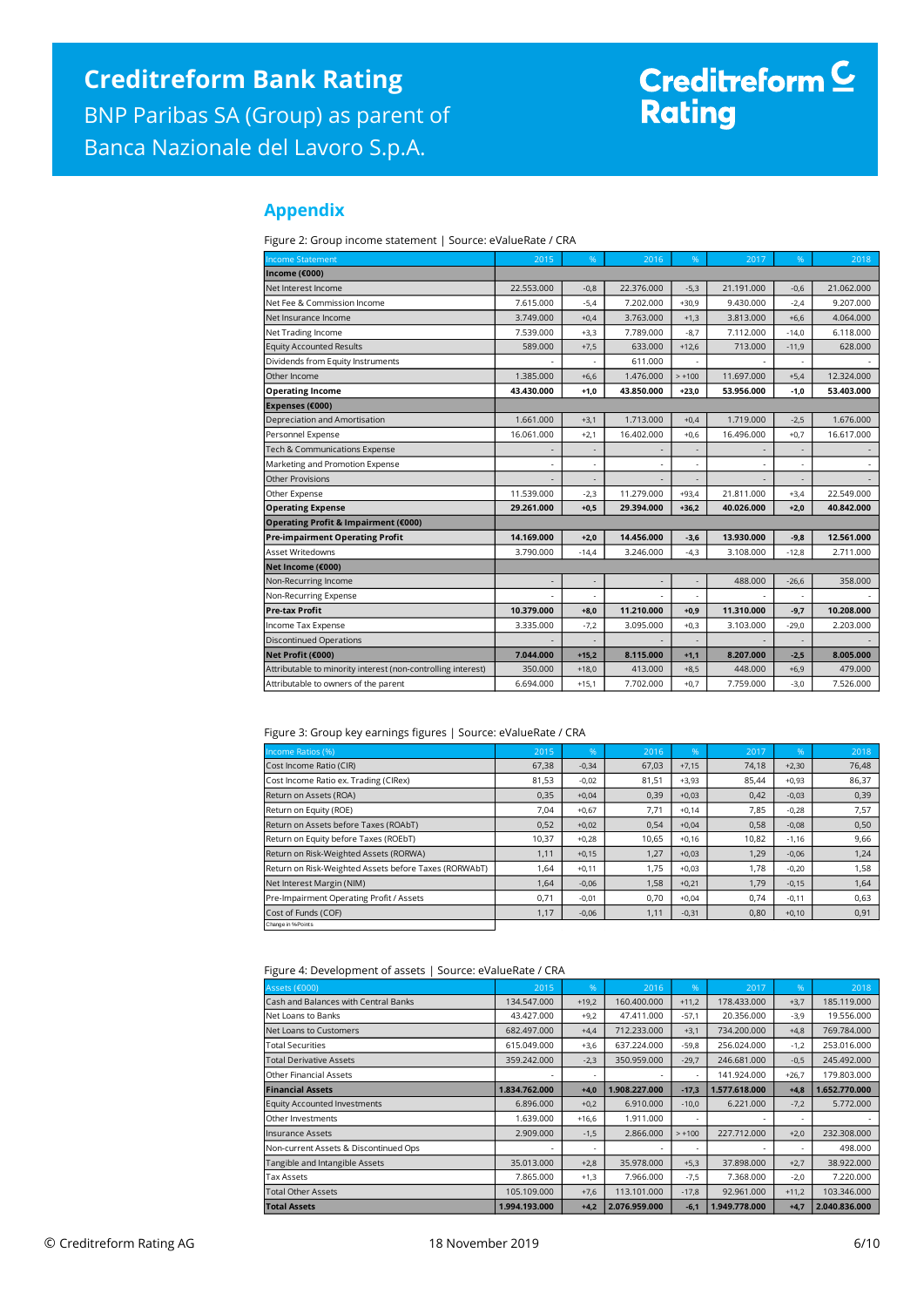# Creditreform C<br>Rating

#### Figure 5: Development of asset quality | Source: eValueRate / CRA

| Asset Ratios (%)                     | 2015  | $\frac{9}{6}$ | 2016  | %                        | 2017  | $96^{\circ}$ | 2018   |
|--------------------------------------|-------|---------------|-------|--------------------------|-------|--------------|--------|
| Net Loans/Assets                     | 34,22 | $+0.07$       | 34,29 | $+3,36$                  | 37,66 | $+0,06$      | 37,72  |
| Risk-weighted Assets/ Assets         | 31,77 | $-0,92$       | 30,85 | $+1,71$                  | 32,55 | $-0,85$      | 31,70  |
| NPLs*/ Net Loans to Customers        | 6,20  | $-0,22$       | 5,98  | $-1,14$                  | 4,84  | $-0,43$      | 4,41   |
| NPLs*/ Risk-weighted Assets          | 6,68  | $-0,03$       | 6,65  | $-1,04$                  | 5,60  | $-0,35$      | 5,25   |
| Potential Problem Loans**/ NPLs*     | 61,49 | $-4,97$       | 56,52 | $-19,99$                 | 36,53 | $+220.64$    | 257,17 |
| Reserves/NPLs*                       | 61,94 | $+1,58$       | 63,52 | $+13.57$                 | 77,10 | $-6,18$      | 70,92  |
| Reserves/Net Loans                   | 3,84  | $-0.04$       | 3,80  | $-0,06$                  | 3,73  | $-0,61$      | 3,13   |
| Net Write-offs/ Net Loans            | 0,56  | $-0.10$       | 0,46  | $-0,06$                  | 0,40  | $-0.04$      | 0,36   |
| Net Write-offs/ risk-weighted Assets | 0,60  | $-0,09$       | 0,51  | $-0,05$                  | 0,46  | $-0,03$      | 0,43   |
| Level 3 Assets / Total Assets        |       |               | ٠     | $\overline{\phantom{a}}$ | 0,82  | $+0,05$      | 0,87   |
| Charles and Charles Controllers      |       |               |       |                          |       |              |        |

Change in %-Points<br>\* PIPLs are represented from 2017 onwards by Stage 3 Loans.<br>\*\* Potential Problem Loans are represented from 2018 onwards by Stage 2 Loans.

## Figure 6: Development of refinancing and capital adequacy | Source: eValueRate / CRA

| Liabilities (€000)                         | 2015          | $\%$    | 2016          | $\frac{9}{6}$ | 2017          | 96                       | 2018          |
|--------------------------------------------|---------------|---------|---------------|---------------|---------------|--------------------------|---------------|
| <b>Total Deposits from Banks</b>           | 86.531.000    | $-12,3$ | 75.893.000    | $+2,7$        | 77.974.000    | $+2,9$                   | 80.269.000    |
| <b>Total Deposits from Customers</b>       | 700.309.000   | $+9,4$  | 765.953.000   | $+21,8$       | 933.088.000   | $+7,0$                   | 998.253.000   |
| <b>Total Debt</b>                          | 306.247.000   | $-5,0$  | 290.844.000   | $-2,3$        | 284.182.000   | $+6,1$                   | 301.509.000   |
| Derivative Liabilities                     | 350.842.000   | $-2,4$  | 342.568.000   | $-28,3$       | 245.698.000   | $-2,3$                   | 239.951.000   |
| Securities Sold, not yet Purchased         |               | ٠       | ۰             |               |               | $\overline{\phantom{a}}$ |               |
| Other Financial Liabilities                | 162.177.000   | $+16,3$ | 188.560.000   | ۰             |               |                          |               |
| <b>Total Financial Liabilities</b>         | 1.606.106.000 | $+3,6$  | 1.663.818.000 | $-7,4$        | 1.540.942.000 | $+5,1$                   | 1.619.982.000 |
| Insurance Liabilities                      | 185,043,000   | $+4,6$  | 193.626.000   | $+8,7$        | 210.494.000   | $+1,5$                   | 213.691.000   |
| Non-current Liabilities & Discontinued Ops | ٠             | ۰       | ٠             |               |               |                          |               |
| <b>Tax Liabilities</b>                     | 2.993.000     | $+3,1$  | 3.087.000     | $-27,6$       | 2.234,000     | $+0,9$                   | 2.255.000     |
| Provisions                                 | 11.345.000    | $+4,0$  | 11.801.000    | $-6,1$        | 11.084.000    | $-13,2$                  | 9.620.000     |
| <b>Total Other Liabilities</b>             | 88.629.000    | $+12,2$ | 99.407.000    | $-19,0$       | 80.472.000    | $+11,3$                  | 89.562.000    |
| <b>Total Liabilities</b>                   | 1.894.116.000 | $+4,1$  | 1.971.739.000 | $-6,4$        | 1.845.226.000 | $+4,9$                   | 1.935.110.000 |
| <b>Total Equity</b>                        | 100.077.000   | $+5,1$  | 105.220.000   | $-0,6$        | 104.552.000   | $+1,1$                   | 105.726.000   |
| <b>Total Liabilities and Equity</b>        | 1.994.193.000 | $+4,2$  | 2.076.959.000 | $-6,1$        | 1.949.778.000 | $+4,7$                   | 2.040.836.000 |

#### Figure 7: Development of capital ratios | Source: eValueRate / CRA

| Capital Ratios (€000)                               | 2015  | $.96^{\circ}$            | 2016  | 96'                      | 2017  | 96'     | 2018  |
|-----------------------------------------------------|-------|--------------------------|-------|--------------------------|-------|---------|-------|
| <b>Total Equity/ Total Assets</b>                   | 5,02  | $+0,05$                  | 5,07  | $+0,30$                  | 5,36  | $-0,18$ | 5,18  |
| Leverage Ratio                                      | 4,00  | $+0,40$                  | 4,40  | $+0,10$                  | 4,50  | $+0.00$ | 4,50  |
| Phased-in: Common Equity Tier 1 Ratio (CET1)        | 11,00 | $+0,60$                  | 11,60 | $+0,10$                  | 11,70 | $+0,10$ | 11,80 |
| Phased-in: Tier 1 Ratio (CET1 + AT1)                | 12,20 | $+0,70$                  | 12,90 | $+0,10$                  | 13,00 | $+0,10$ | 13,10 |
| Phased-in: Total Capital Ratio (CET1 + AT1 + T2)    | 13,60 | $+0,90$                  | 14,50 | $+0,20$                  | 14.70 | $+0,30$ | 15,00 |
| Fully Loaded: Common Equity Tier 1 Ratio (CET1)     | 10,90 | $+0,60$                  | 11,50 | $+0.10$                  | 11.60 | $+0.20$ | 11,80 |
| Fully Loaded: Tier 1 Ratio (CET1 + AT1)             | 11,70 | $+0,90$                  | 12,60 | $+0,30$                  | 12.90 | $+0,20$ | 13,10 |
| Fully Loaded: Total Capital Ratio (CET1 + AT1 + T2) | 13,00 | $+1,20$                  | 14,20 | $+0.40$                  | 14.60 | $+0.40$ | 15,00 |
| <b>SREP Capital Requirements</b>                    |       | $\overline{\phantom{a}}$ | 10,00 | $\overline{\phantom{a}}$ |       |         | 9,15  |
| Change in % Points                                  |       |                          |       |                          |       |         |       |

Figure 8: Development of liquidity | Source: eValueRate / CRA

| ີ                                                   |        |          |        |          |        |          |        |
|-----------------------------------------------------|--------|----------|--------|----------|--------|----------|--------|
| Liquidity (%)                                       | 2015   | %        | 2016   | 96       | 2017   | %        | 2018   |
| Net Loans/ Deposits (LTD)                           | 97,46  | $-4,47$  | 92.99  | $-14.30$ | 78,68  | $-1.57$  | 77,11  |
| Interbank Ratio                                     | 50.19  | $+12.28$ | 62.47  | $-36.36$ | 26,11  | $-1.74$  | 24.36  |
| Liquidity Coverage Ratio                            | 124.00 | $-1,00$  | 123.00 | $-2.00$  | 121.00 | $+11.00$ | 132,00 |
| Customer Deposits / Total Funding (excl. Derivates) | 45.38  | $+1.64$  | 47.01  | $+11.32$ | 58.34  | $+0.55$  | 58,89  |
| Change in % Points                                  |        |          |        |          |        |          |        |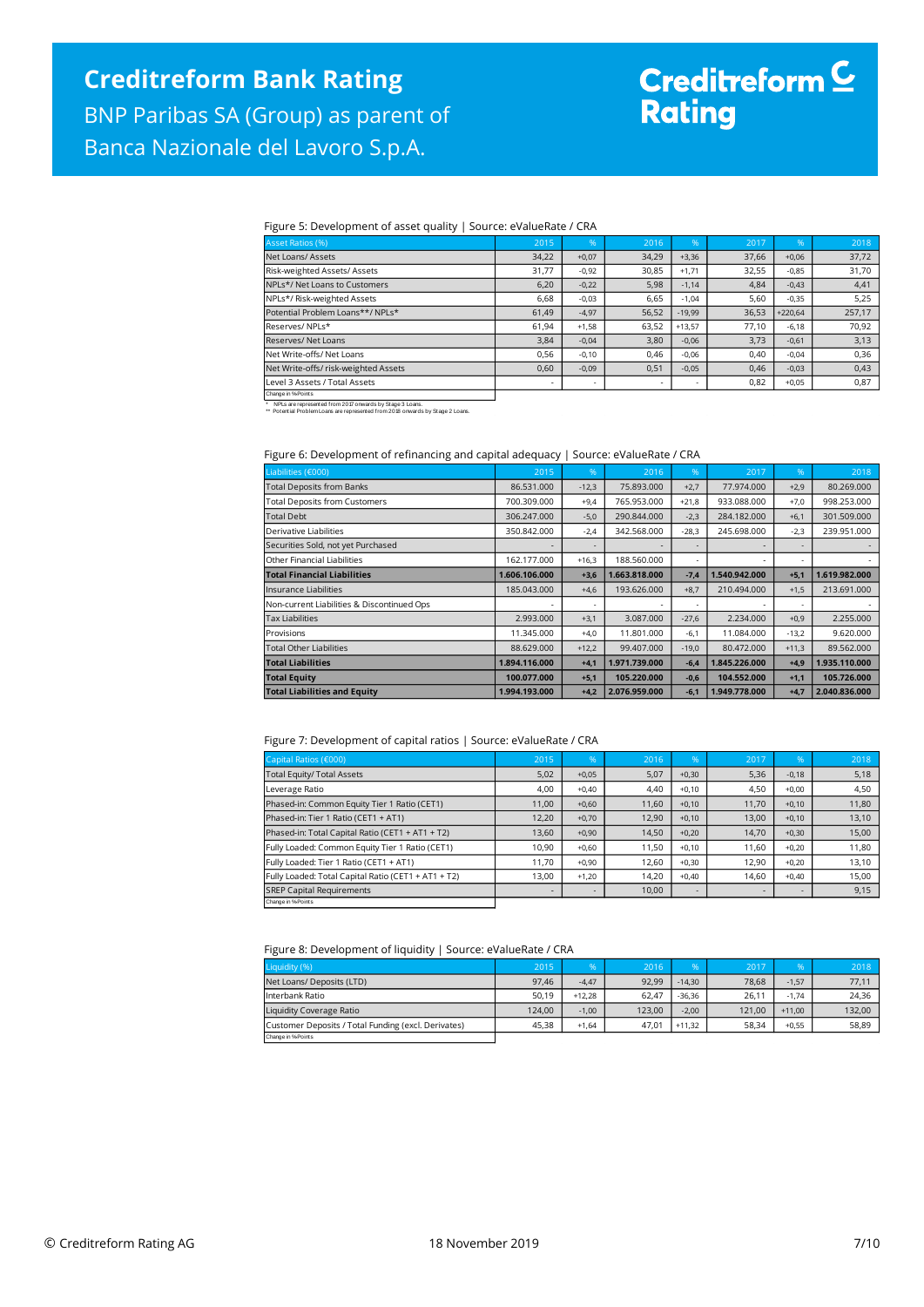## **Regulatory**

Creditreform Rating AG was neither commissioned by the rating object nor by any other third party for the rating. The analysis took place on a voluntary basis by Creditreform Rating AG and is to be described in the regulatory sense as an unsolicited rating.

The rating is based on publicly available information and internal evaluation methods for the rated bank. The quantitative analysis is based mainly on the latest annual accounts, interim reports, other investor relations information of the bank, and calculated key figures by eValueRate / CRA. Subject to a peer group analysis were 24 competing institutes.

The information and documents processed met the requirements of the rating system of Creditreform Rating AG as published on the website www.creditreform-rating.de. The rating was carried out on the basis of the rating methodology for bank ratings as well as the methodology for the rating of bank capital and unsecured debt instruments in conjunction with Creditreform`s basic document "Rating Criteria and Definitions".

The complete presentation of the rating methodologies used by Creditreform Rating AG and the basic document "Rating Criteria and Definitions" is published on the following homepage:

## [www.creditreform-rating.de/de/regulatory-requirements/.](http://www.creditreform-rating.de/de/regulatory-requirements/)

On 18 November 2019, the rating was presented by the analysts to the rating committee and adopted in a resolution.

The rating result was communicated to BNP Paribas SA and its subsidiaries, and the preliminary rating report was made available to the bank. There was no change in the rating score.

The rating is valid until withdrawal and is subject to monitoring from the rating date (see cover page). The rating will be comprehensively reviewed at least once every year. Within this period, the rating can be updated.

In 2011 Creditreform Rating AG was registered within the European Union according to EU Regulation 1060/2009 (CRA-Regulation). Based on the registration Creditreform Rating AG (CRA) is allowed to issue credit ratings within the EU and is bound to comply with the provisions of the CRA-Regulation.

## **Conflict of Interests**

No conflicts of interest were identified during the rating process that might influence the analyses and judgements of the rating analysts involved or any other natural person whose services are placed at the disposal or under the control of Creditreform Rating AG and who are directly involved in credit rating activities or approving credit ratings and rating outlooks.

In case of providing ancillary services to the rated entity, CRA will disclose all ancillary services in the credit rating report.

### **Rules on the Presentation of Credit Ratings and Rating Outlooks**

The approval of credit ratings and rating outlooks follows our internal policies and procedures. In line with our policy "Rating Committee," all credit ratings and rating outlooks are approved by a rating committee based on the principle of unanimity.

To prepare this credit rating, CRA has used following substantially material sources: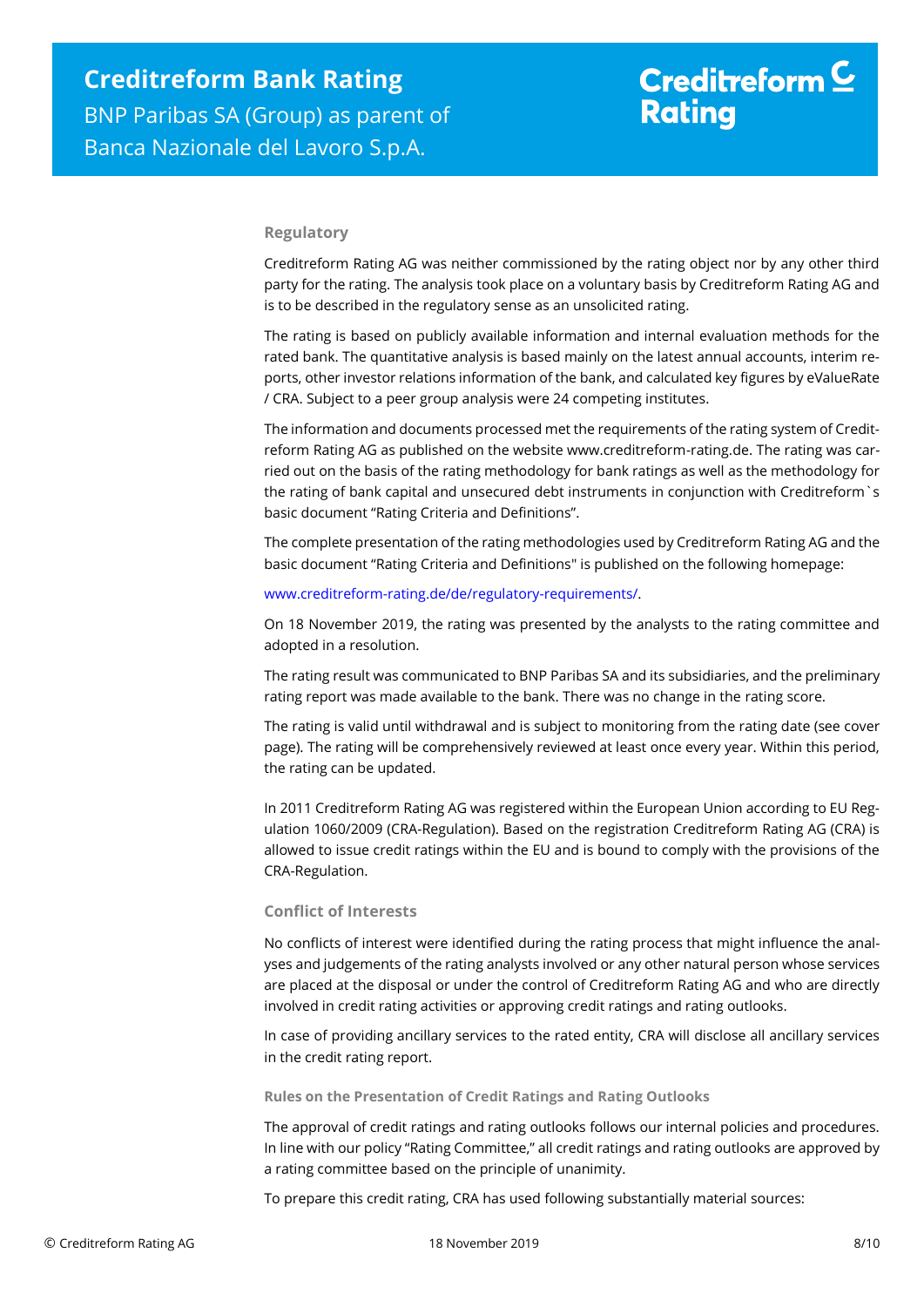- 1. Aggregated data base by eValueRate
- 2. Annual Report and interim reports
- 3. Investors relations information and other publications
- 4. Website of the rated bank

There are no other attributes and limitations of the credit rating or rating outlook other than displayed on the CRA website. Furthermore CRA considers satisfactory the quality and extent of information available on the rated entity. In regard to the rated entity Creditreform Rating AG regarded available historical data as sufficient.

Between the disclosure of the credit rating to the rated entity and the public disclosure no amendments were made to the credit rating.

The "Basic data" information card indicates the principal methodology or version of methodology that was used in determining the rating, with a reference to its comprehensive description.

In case where the credit rating is based on more than one methodology or where reference only to the principal methodology might cause investors to overlook other important aspects of the credit rating, including any significant adjustments and deviations, Creditreform Rating AG explains this fact in the credit rating and indicates how the different methodologies or these other aspects are taken into account in the credit rating. This information is integrated in the credit rating report.

The meaning of each rating category, the definition of default or recovery and any appropriate risk warning, including a sensitivity analysis of the relevant key rating assumptions, such as mathematical or correlation assumptions, accompanied by worst-case scenario credit ratings as well as best-case scenario credit ratings are explained in mentioned methodologies and / or in the credit rating report.

The date at which the credit rating was released for distribution for the first time and when it was last updated including any rating outlooks is indicated clearly and prominently in the "Basic data" card as a "Rating action"; first release is indicated as "initial rating", other updates are indicated as an "update", "upgrade or downgrade", "not rated", "confirmed", "selective default" or "default".

In the case of a rating outlook, the time horizon is provided during which a change in the credit rating is expected. This information is available within "Basic data" information card.

In accordance to Article 11 (2) EU-Regulation (EC) No 1060/2009 registered or certified credit rating agency shall make available in a central repository established by ESMA information on its historical performance data, including the ratings transition frequency, and information about credit ratings issued in the past and on their changes. Requested data are available at the ESMA website: https://cerep.esma.europa.eu/cerep-web/statistics/defaults.xhtml.

An explanatory statement of the meaning of Creditreform`s default rates are available in the credit rating methodologies disclosed on the website.